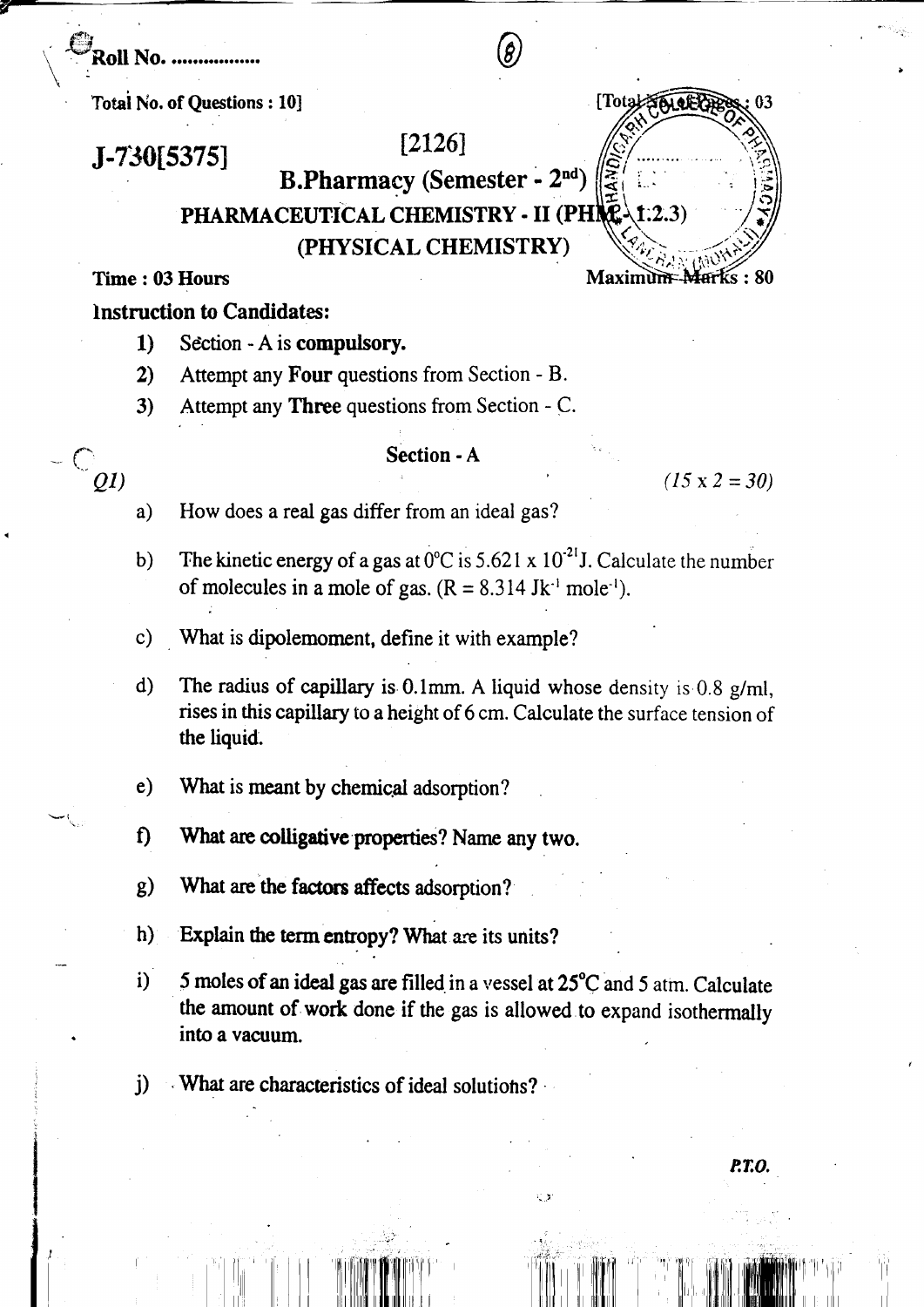- What are intensive and extensive properties? Give one example for each. k)
- What is quantum efficiency?  $\bf{l}$
- State law of photochemical equivalence. What is meant by quantum yield? m)
- Write the schrodinger wave equation? What is the significance of  $\psi$ . n)
- What is meant by pseudo unimolecular reactions? Explain with examples. o)

## Section - B

 $(02)$  Define the terms

'f

 $^{\ast}$ 

 $, i \neq$ 

- (a) Refractive Index.
- (b) Viscosity.
- (c) Optical rotation.
- $(Q3)$  Find,  $\Delta E$ , q and W, if 2 moles of hydrogen at 3 atm. pressure expand isothermally at  $50^{\circ}$ C and reversibly to a pressure of 1 atm.
- $Q_1$  (a) Differentiate between homogeneous and heterogeneous catalysis.
	- (b) What is meant by enzyme catalysis.
- $Q<sub>5</sub>$ ) What are colligative properties? Explain brietly the effect of Depression in freezing point.
- $Q6$  (a) Write a short note on Lamber's Beer-law.
	- (b) Describe Jablenski diagram.

 $\int_1$ -730 [5375]

## Section - C

 $(3 \times 10 = 30)$ 

&

,

 $(4 \times 5 = 20)$ 

Q7) Denve the Kinetic Gas equation and deduce the gas laws based on the Kinetic gas equation.

2